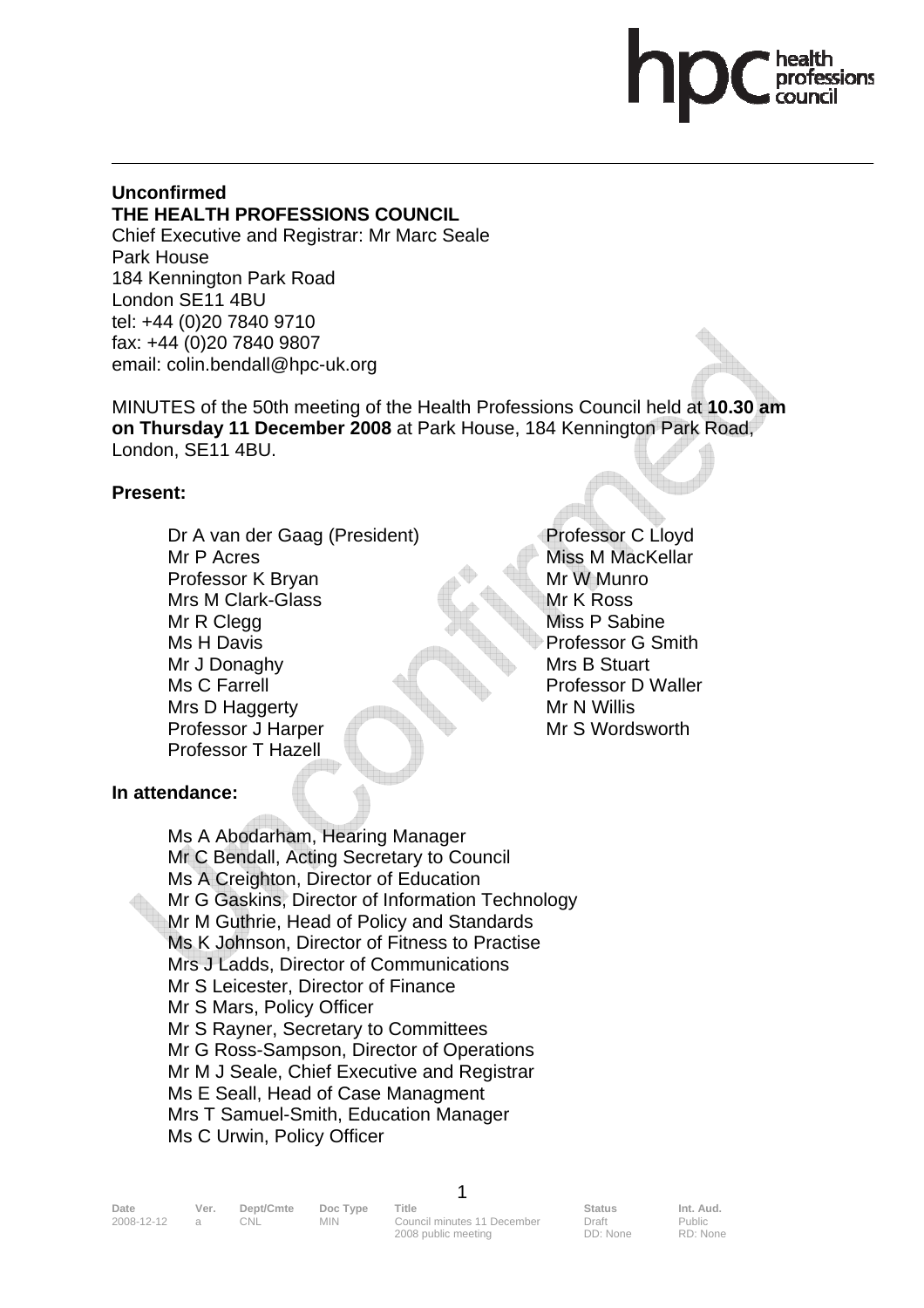#### **Item 1.08/193 President's welcome and introduction**

- 1.1 The President welcomed all members and members of the public to the meeting.
- 1.2 The President noted that it was the  $50<sup>th</sup>$  meeting of the Council and thanked members for their work and attendance at meetings during 2008, which had been a good year for the HPC.
- 1.3 The President paid tribute to Ms Helen Patey, the alternative arts therapist member of the Council, who had died on 11 October 2008. The Council expressed its sorrow at her death.
- 1.4 The President noted that Ms Elizabeth Ellis had decided to step down as the registrant radiographer member of the Council with effect from 26 November 2008, due to work commitments. The Council recorded its thanks to Elizabeth for her contribution to its work.
- 1.5 The President noted that this was the final meeting for Professor Tony Hazell, who was stepping down from the Council with effect from 31 December 2008. The President looked forward to continuing to work with him in his new role as Chair of the Nursing and Midwifery Council and thanked him for his contribution to the Council.

#### **Item 2.08/194 Apologies for absence**

2.1 Apologies for absence were received from the following Council Members: Mr P Douglas, Mrs S Drayton, Professor J Lucas, Mr J Seneviratne (alternate Mrs D Haggerty attending) and Professor A Turner (alternate Professor C Lloyd attending).

### **Item 3.08/195 Approval of agenda**

3.1 The Council approved the agenda, subject to receiving a tabled paper on a proposed consultation about the standards of continuing professional development as item 8.

### **Item 4.08/196 Minutes of the Council meeting of 1 October 2008**

4.1 It was agreed that the minutes of the forty-ninth meeting of the Health Professions Council be confirmed as a true record and signed by the President.

#### **Item 5.08/197 Matters arising**

5.1 The Council received a paper from the Executive setting out the matters arising from the previous meeting.

 $\mathfrak{D}$ 

| Date       | Ver. | Dept/Cmte | Doc Type | Title                       | <b>Status</b> | Int. Aud. |
|------------|------|-----------|----------|-----------------------------|---------------|-----------|
| 2008-12-12 |      | DNL.      | MIN.     | Council minutes 11 December | Draft         | Public    |
|            |      |           |          | 2008 public meeting         | DD: None      | RD: None  |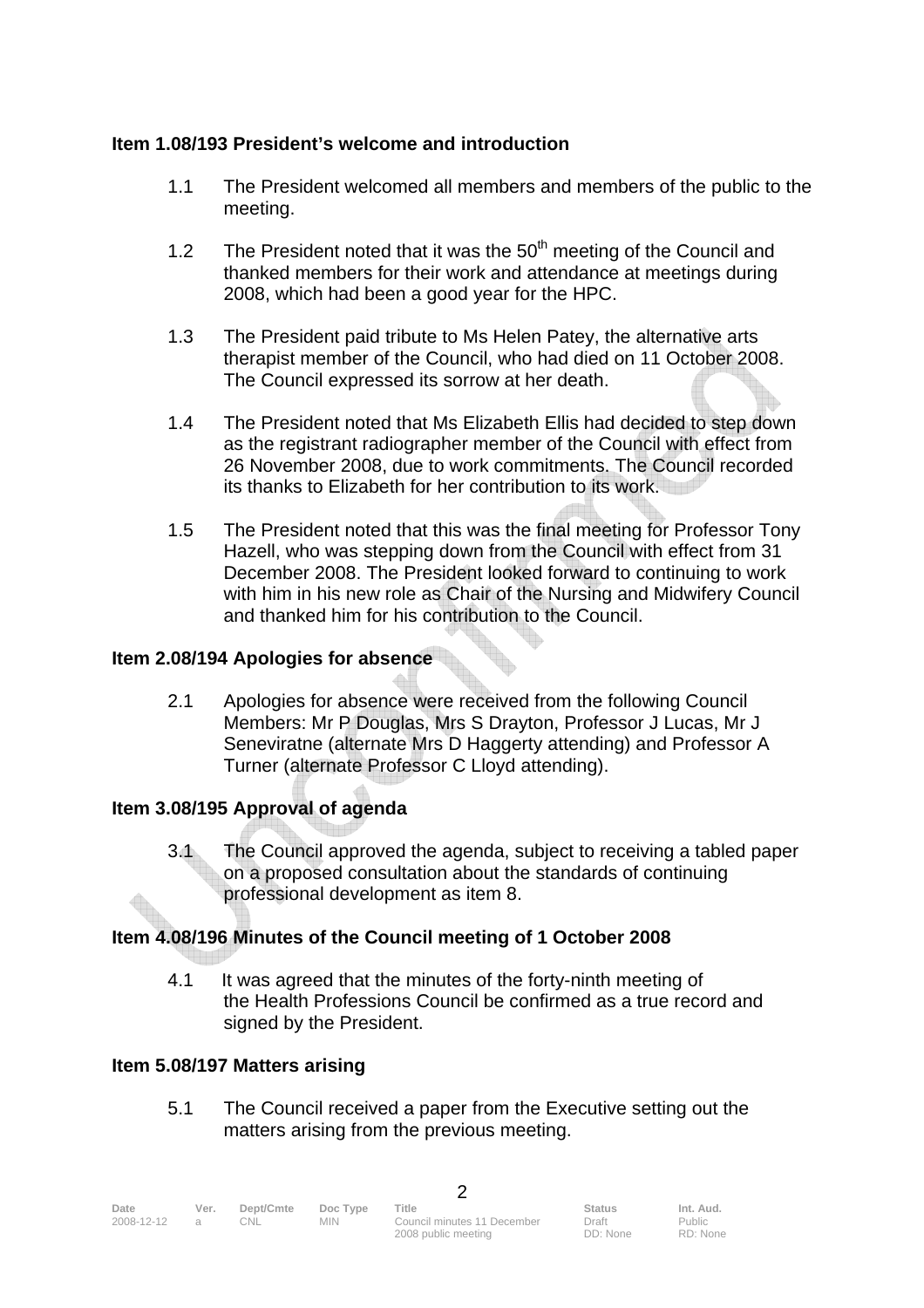5.2 The Council noted the actions list as agreed at the last meeting.

#### **Item 6.08/198 President's report**

- 6.1 The Council received a paper from the President.
- 6.2 The President reported that she had been invited by the Council for Healthcare Regulatory Excellence (CHRE) to contribute as a panel member to an inquiry by the Equality and Human Rights Commission into how public bodies are responding to the Human Rights Act. The inquiry would report next year.
- 6.3 The President reported that she had been involved in a seminar on regulation and older people, as part of the Joint Regulators Patient and Public Involvement Group and HPC's communication campaign on raising awareness amongst older people. The seminar had been held at Park House, with a video link to Cardiff, and had included representatives of all but one of the healthcare regulators as well as representatives from user groups Feedback on the event had been very positive. The Council noted that examples of HPC's new publicity material for the campaign were also available for members. The Council noted that progress of the campaign would be reported to the Communications Committee and the Council in due course.
- 6.4 The President reported that she had attended the first meeting of the Professional Liaison Group on the regulation of psychotherapists and counsellors, chaired by Professor Waller. The Council noted that there had been distasteful criticism of the HPC (including members of the Group and the Executive) on a website and the Executive was considering an appropriate response to this.
- 6.5 The President reported that she had attended a HPC seminar for education providers and commended the work of the Education and Training Department with education stakeholders.
- 6.6 The President reported that the CHRE Council had been restructured so that the presidents of the healthcare regulators were no longer members of CHRE. The President expressed confidence that CHRE would maintain its links with the healthcare regulators through meetings between the respective chairs and chief executives and interaction through other meetings with the Executive.

### **Item 7.08/199 Chief Executive's report**

 7.1 The Council noted that a corrected version of the pages of the report relating to the Fitness to Practise Department had been tabled. In addition, graphs were tabled comparing budgeted and actual income and expenditure in 2007-8 and 2008-9.

| Date       | Ver. | Dept/Cmte | Doc Type   | Title                       | <b>Status</b> | Int. Aud. |
|------------|------|-----------|------------|-----------------------------|---------------|-----------|
| 2008-12-12 |      | CNL       | <b>MIN</b> | Council minutes 11 December | Draft         | Public    |
|            |      |           |            | 2008 public meeting         | DD: None      | RD: None  |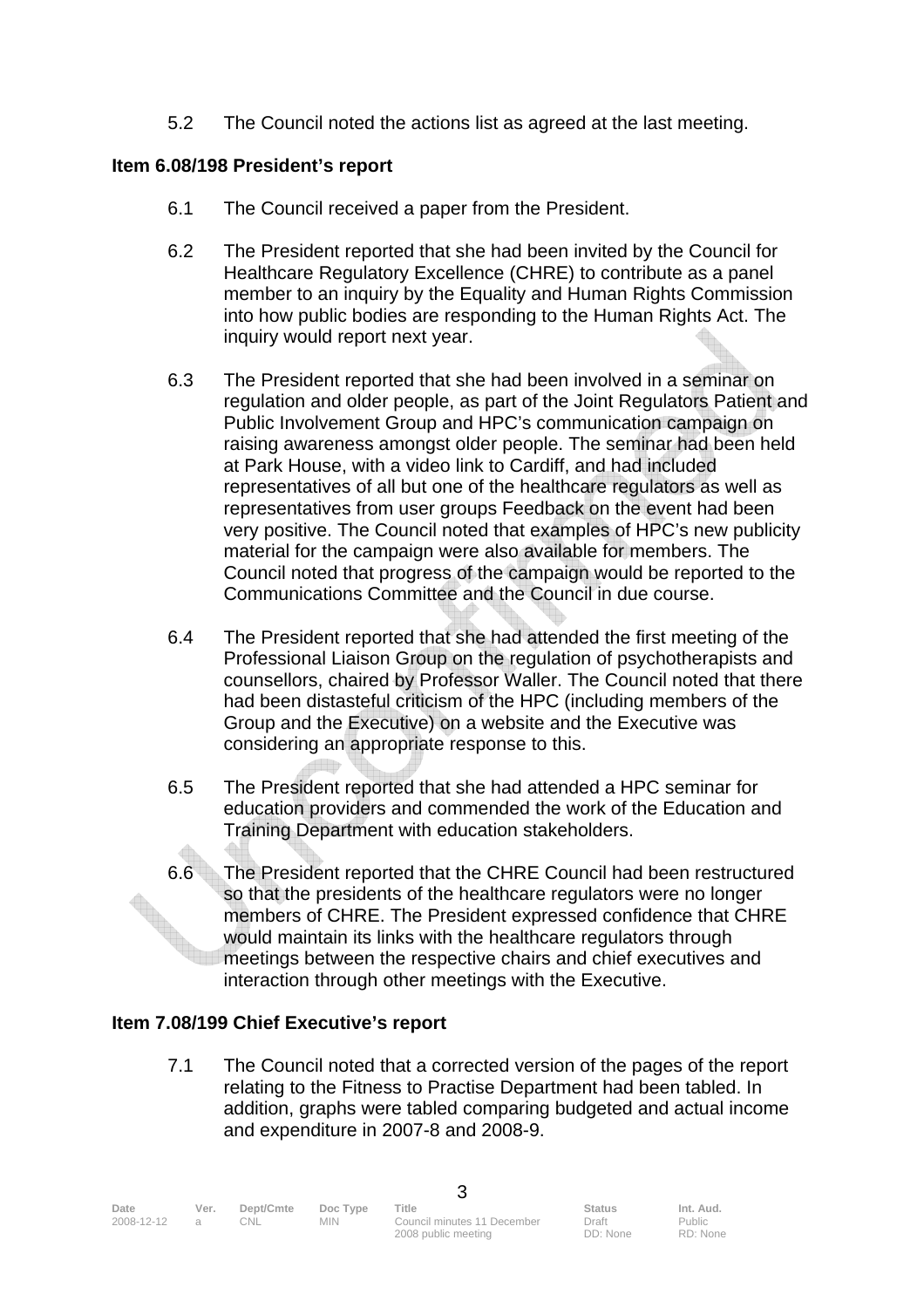- 7.2 The Chief Executive thanked the Council and its committees for their support during 2008.
- 7.3 The Chief Executive reported that he had been invited onto the Department of Health's Legislative Programme Board and that he had attended a meeting of the Board on 1 December 2008. The Department of Health was due to implement 16 orders relating to healthcare regulation by 2011. The Council noted that HPC was the only healthcare regulator represented on meetings of the Board.
- 7.4 The Council noted that it was now expected that the draft legislation providing for restructuring of the Council and statutory regulation of practitioner psychologists would be tabled in the Westminster and Scottish Parliaments in January 2009. It was intended that the Council elections due to be held in 2009 would not take place, subject to progress of the legislation and agreement by the Council. This was because it was likely that any elected members would only hold office for a short time before the Council was restructured.
- 7.5 The Council noted that the HPC would aim to achieve a modest surplus at the end of each financial year.

## Strategy and Policy

#### **Item 8.08/200 Continuing Professional Development: Proposed consultation**

- 8.1 The Council received a tabled paper for discussion/approval from the Executive.
- 8.2 The Council noted that the Education and Training Committee held on 2 December 2008 received a paper from the Executive on a small number of continuing professional development (CPD) profiles submitted by individual chiropodists/podiatrists.
- 8.3 The Council noted that the profiles had contained substantial sections of text which were identical or very similar. Following legal advice, each of the registrants had been asked to confirm that the profile was a true reflection of the CPD activities they had undertaken and to explain how the profile had been prepared. A CPD training provider had subsequently contacted HPC to explain that they had compiled the profiles on behalf of the registrants. The Executive had obtained legal advice that the guidance for CPD should be revised to take account of this development so as to prevent it from re-occuring at any point in future.
- 8.4 The Council noted that the Education and Training Committee had agreed to recommend to the Council that a consultation should be held on amending the standards of continuing professional development, to require that CPD profiles should be prepared by the individual registrant.

| Date       | Ver. | Dept/Cmte | Doc Type | Title                       | <b>Status</b> | Int. Aud. |
|------------|------|-----------|----------|-----------------------------|---------------|-----------|
| 2008-12-12 |      | CNL.      | MIN.     | Council minutes 11 December | Draft         | Public    |
|            |      |           |          | 2008 public meeting         | DD: None      | RD: None  |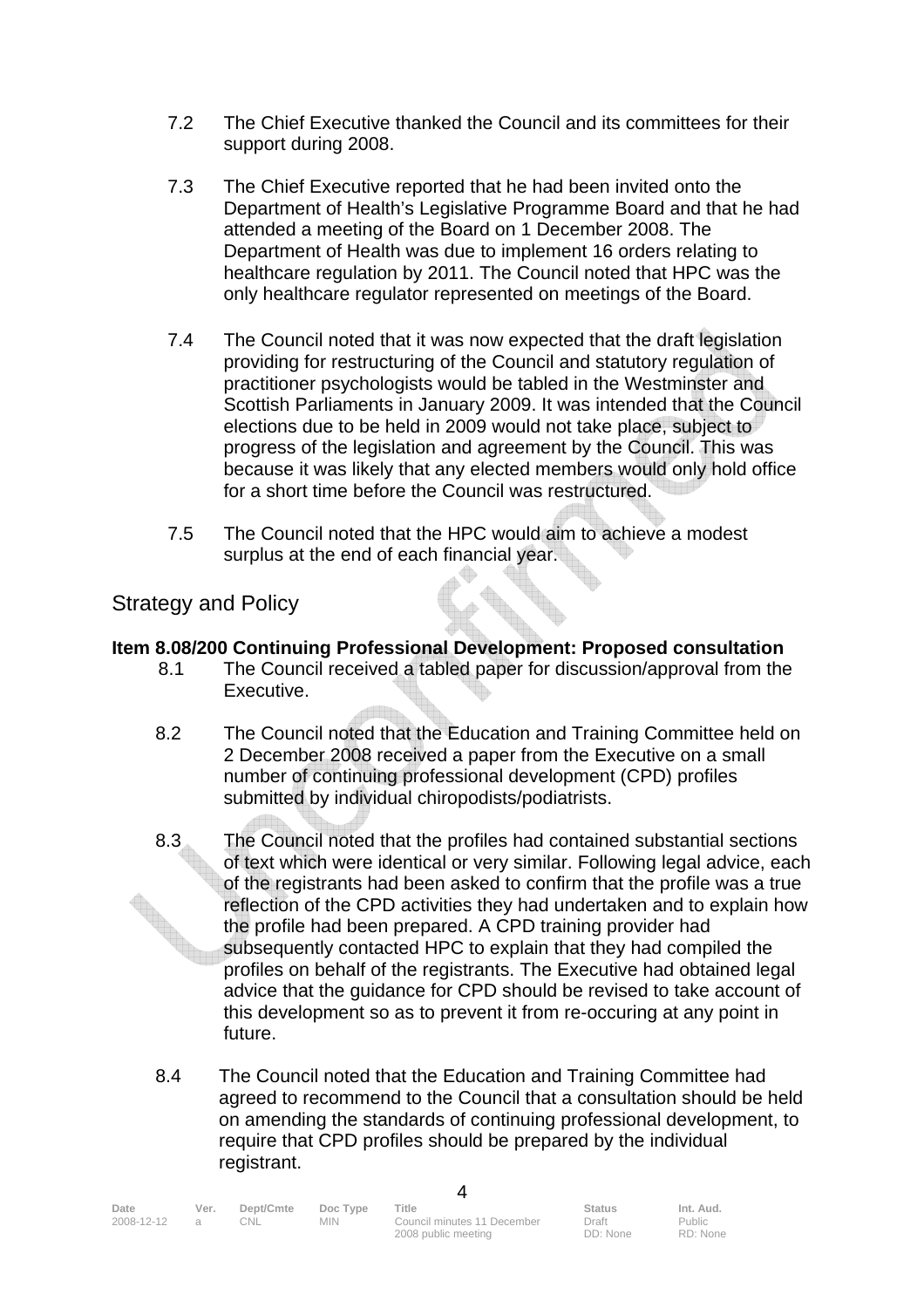8.5 The Council agreed that a consultation should be held and that the proposed amendment to the standards of continuing professional development should require registrants to confirm that CPD profiles were their own work. The Council noted that the consultation would be held in early 2009, with the outcome of the consultation due to be considered by the Council on 20 May 2009. **Action: Policy and Standards Department (ongoing to June 2009)** 

# **Item 9.08/201 Regulation of assistants and expanding professional regulation**

- 9.1 The Council received a paper for discussion/approval from the Executive.
- 9.2 The Council noted that the paper was intended to describe HPC's position on extending professional regulation and the regulation of other groups of healthcare workers. The Council would be asked to discuss the matter further at its strategy meeting on 10 February 2009.
- 9.3 The Council noted that the paper covered the statutory regulation of professionals; the challenges involved in professional statutory regulation; statutory regulation of assistants; licensing healthcare practitioners; the licensing business model and post-registration regulation.
- 9.4 The Council noted that the Department of Health's working group on extending professional regulation was expected to publish its report in early 2009, with a response from the government later in 2009.
- 9.5 The Council agreed that the paper was of a very high standard and expressed general support for the approach. Further work on the detail would be required.
- 9.6 In discussion, the Council identified the following points for further discussion at the strategy meeting on 10 February 2009:
	- further clarity on what licencing actually meant;
	- the practical arrangements for training and assessing licensed practitioners;
	- the practical arrangements for quality assuring the assessment processes
	- approaches to ensuring that training for licensed healthcare practitioners was robust; and
	- possible approaches to dealing with fitness to practise issues.

# **Action: MJS (by 10 February 2009)**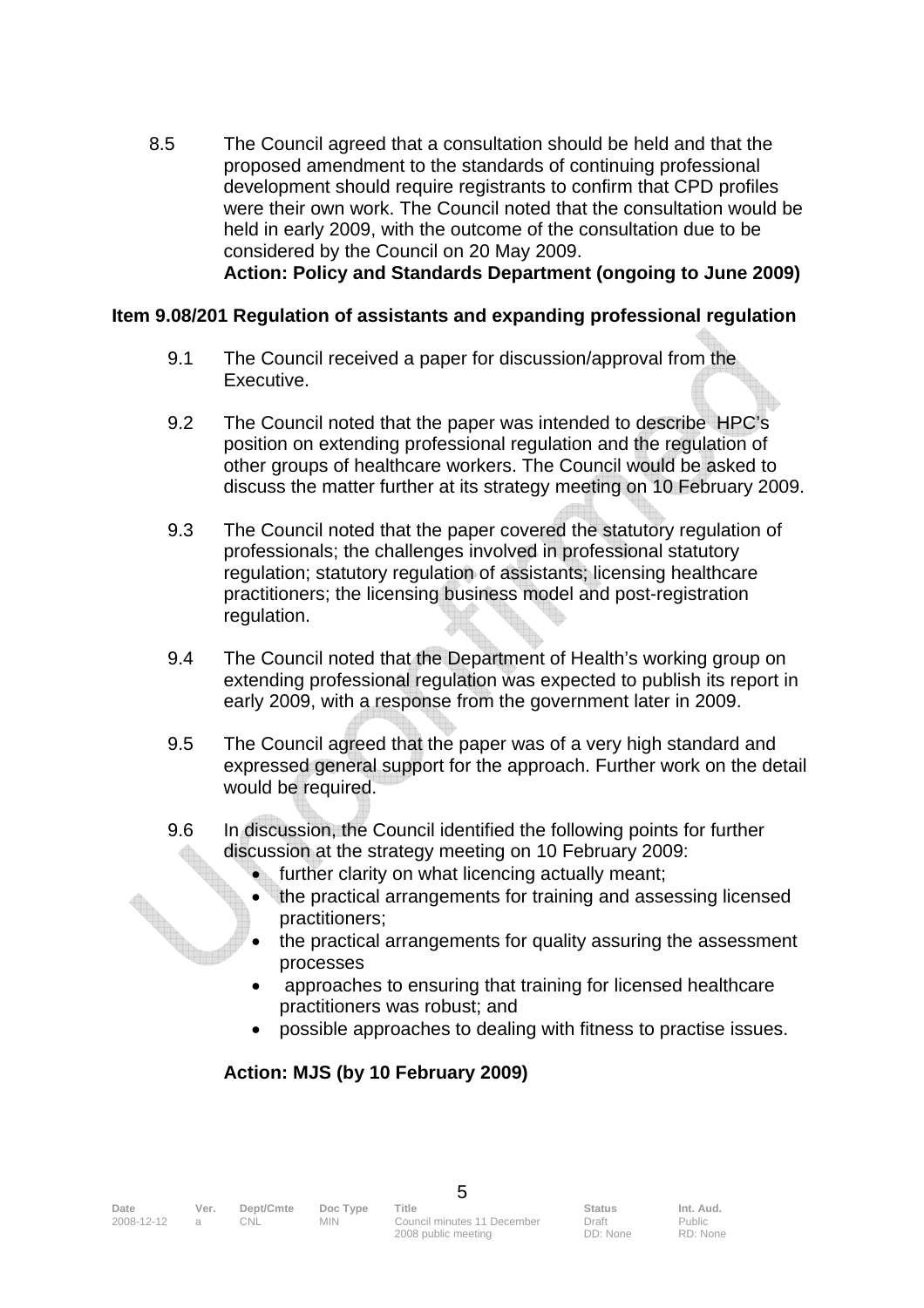#### **Item 10.08/202 Standards of proficiency and threshold level of qualification for entry for hearing aid dispensers**

- 10.1 The Council received a paper for discussion/approval from the Executive.
- 10.2 The Council noted that the Hearing Aid Council (HAC) and HPC had consulted jointly on the standards of proficiency and threshold level of qualification for entry to the Register for Hearing Aid Dispensers. The consultation had run between 15 July 2008 and 15 October 2008. The responses had been analysed by the HAC and had been considered at a recent meeting of the HAC's working group, STEP:UP. A member of the Executive attended meetings of the group. The Committee noted that the standards of proficiency and the threshold level of qualification for entry to the Register had been approved by a meeting of the Hearing Aid Council on 10 November 2008.
- 10.3 The Council noted that the HPC's Education and Training Committee had considered the paper at its meeting on 2 December 2008 and had recommended the proposals to the Council.
- 10.4 The Council noted that the standards of proficiency had been amended by STEP:UP but were broadly similar to the standards of proficiency for other professions regulated by the HPC.
- 10.5 The Council agreed:
	- (1) the text of the attached consultation responses document;
	- (2) the text of the standards of proficiency in annex two;
	- (3) that the threshold level of qualification for entry to the hearing aid dispensers part of the register in the standards of education and training should be set at a foundation degree and read:

'Foundation degree for hearing aid dispensers'.

# **Action: MG (ongoing to March 2010)**

### **Item 11.08/203 Guidance on conduct and ethics for students**

- 11.1 The Council received a paper for discussion/approval from the Executive.
- 11.2 The Council noted that the paper contained a draft consultation document on guidance on ethics and conduct for students. The draft document had been considered by the Education and Training Committee at its meetings in September and December 2008. The Committee had agreed to recommend the draft consultation document to the Council, subject to minor amendments. The Council noted that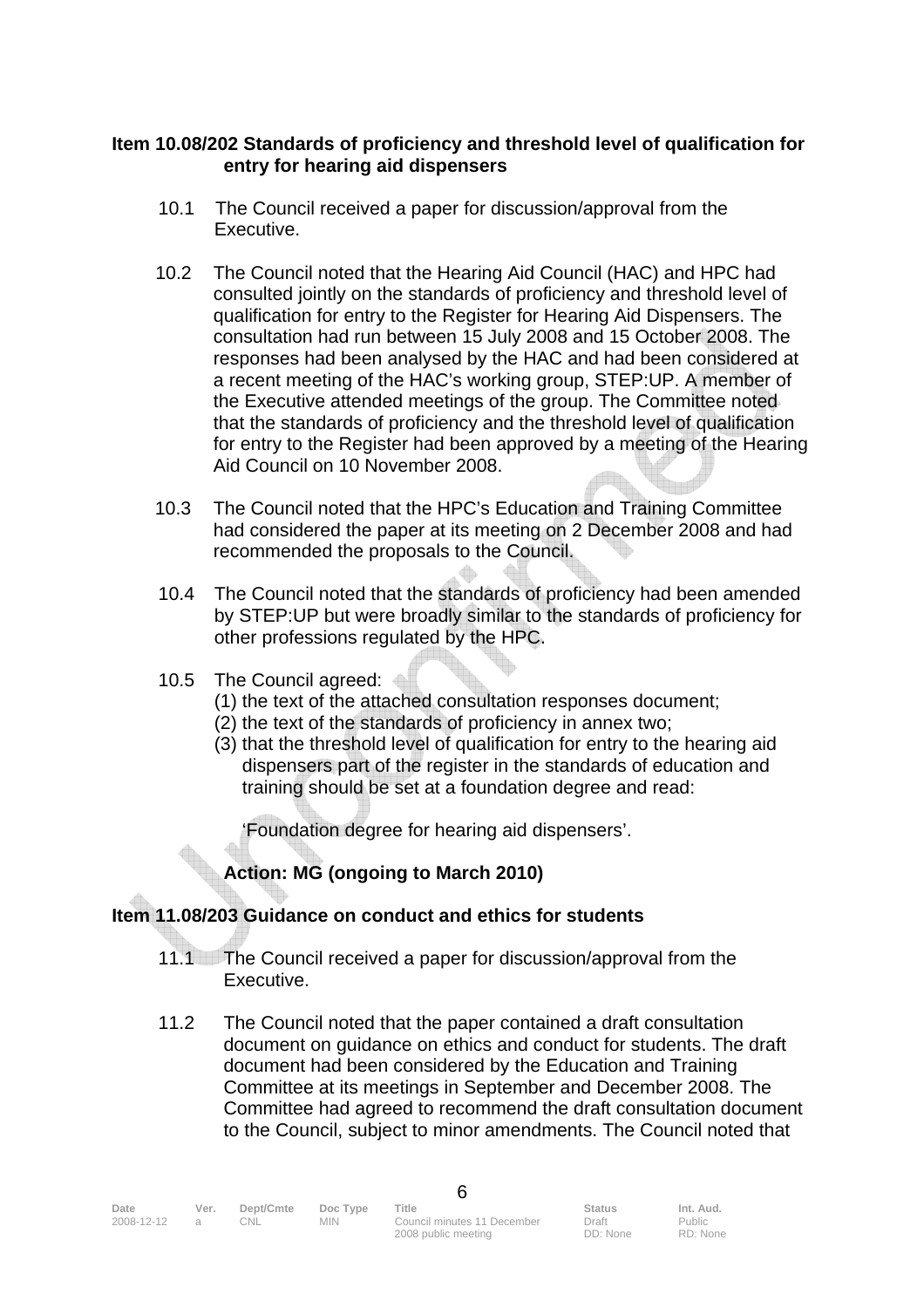the consultation would take place alongside the consultation agreed at item 12.

- 11.3 The Council noted that the guidance was based on the wording of the standards of conduct, performance and ethics.
- 11.4 The Council agreed the text of the document for consultation.

### **Action: CU (Ongoing to July 2009)**

#### **Item 12.08/204 Health and character guidance**

- 12.1 The Council received a paper for discussion/approval from the Executive.
- 12.2 The Council noted that the paper contained a draft consultation document on the health and character process for applicants, education and training providers and registrants. The draft document had been considered by the Education and Training Committee at its meetings in September and December 2008. The Committee had agreed to recommend the draft consultation document to the Council, subject to minor amendments. The Council noted that the consultation would take place alongside the consultation agreed at item 11.
- 12.3 The Council agreed the text of the document for consultation.

### **Action: CU (Ongoing to July 2009)**

#### **Item 13.08/205 Review of sanctions**

- 13.1 The Council received a paper for discussion/approval from the Executive.
- 13.2 The Council noted that the Executive undertook an annual review of the sanctions policy, to ensure that it continued to reflect current practice and any changes in regulatory case law and legislation.
- 13.3 The Council agreed to the insertion of an additional paragraph relating to specimen allegations in the section 'The purpose of sanctions', to read as follows:

 'However, that limitation does not apply to the evidence provided by the registrant, which the panel is entitled to take into account, for example, if the registrant gave evidence relating to an incident which indicated a wider and repeated pattern of behaviour.'

 13.4 The Council agreed that the first paragraph in the section 'Review of orders' should read: 'Conditions of practice orders and suspension orders must be reviewed by a Panel (but not necessarily the one that

| Date       | Ver. | Dept/Cmte | Doc Type   | Title                       | <b>Status</b> | Int. Aud. |
|------------|------|-----------|------------|-----------------------------|---------------|-----------|
| 2008-12-12 |      | CNL       | <b>MIN</b> | Council minutes 11 December | Draft         | Public    |
|            |      |           |            | 2008 public meeting         | DD: None      | RD: None  |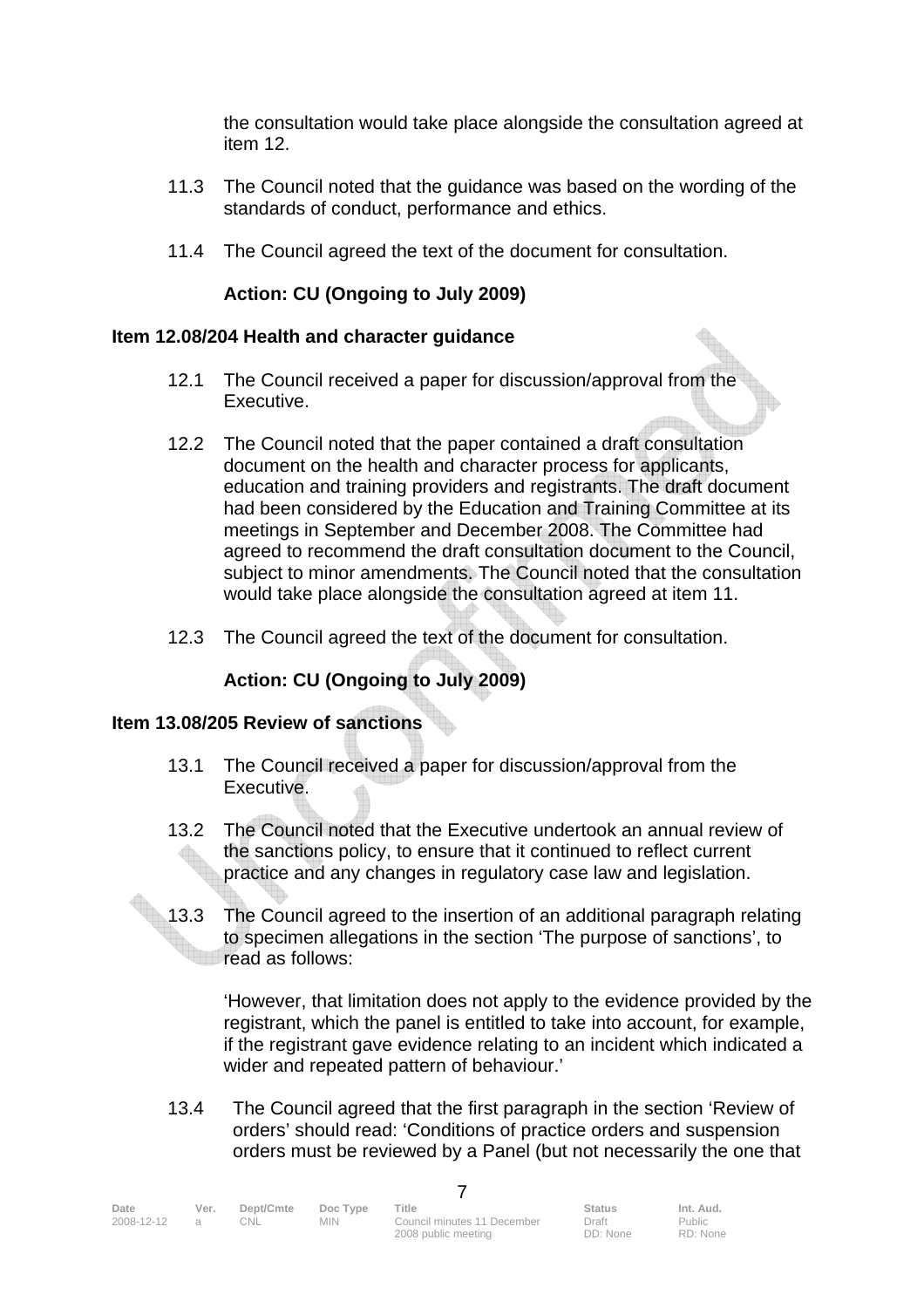made them) before they expire and caution orders may, but need not be, similarly reviewed...'

13.5 Subject to the amendments above, the Council approved the policy.

#### **Action: KJ (by March 2009)**

#### **Corporate governance**

#### **Item 14.08/206 Council Elections 2009**

- 14.1 The Council received a paper for discussion/approval from the Executive.
- 14.2 The Council noted that the section 60 Order to bring about the restructured Council was expected to be published shortly. If the Order was enacted by 8 July 2009 there would be no further elections and thereafter all new Council members would be appointed. However, if the legislation was not enacted by July 2009, elections would be held. The Council noted that a decision would be made on whether to include for the cost of the elections in the 2009-10 budget.
- 14.3 The Council agreed the following: (1) that the Chief Executive and Registrar should be appointed as the Returning Officer as of 8 January 2009 until the close of the 2009 election process and would run the election if required; and (2) that all statements of expenditure by candidates should be published on the HPC website.

### **Action: MJS (ongoing to July 2009)**

#### **Item 15.08/207 Council for Healthcare Regulatory Excellence (CHRE) review of health professions regulators**

- 15.1 The Council received a paper for discussion/approval from the Executive.
- 15.2 The Council noted that, at its meeting on 3 July 2008, it had agreed that the CHRE report on the performance of the Nursing and Midwifery Council should be considered at the next meeting of all HPC's committees and each committee should consider what actions should be taken forward. The Council had also agreed that a list of the actions would be brought back to the Council to agree how they should be prioritised.
- 15.3 The Council noted that the Finance and Resources Committee on 18 September 2008 had agreed that its role should be to monitor the financial implications of any actions which were agreed by the Council.

| Date       | Ver.           | Dept/Cmte | Doc Type | Title                       | <b>Status</b> | Int. Aud. |  |
|------------|----------------|-----------|----------|-----------------------------|---------------|-----------|--|
| 2008-12-12 | $\overline{a}$ | CNL.      | MIN.     | Council minutes 11 December | Draft         | Public    |  |
|            |                |           |          | 2008 public meeting         | DD: None      | RD: None  |  |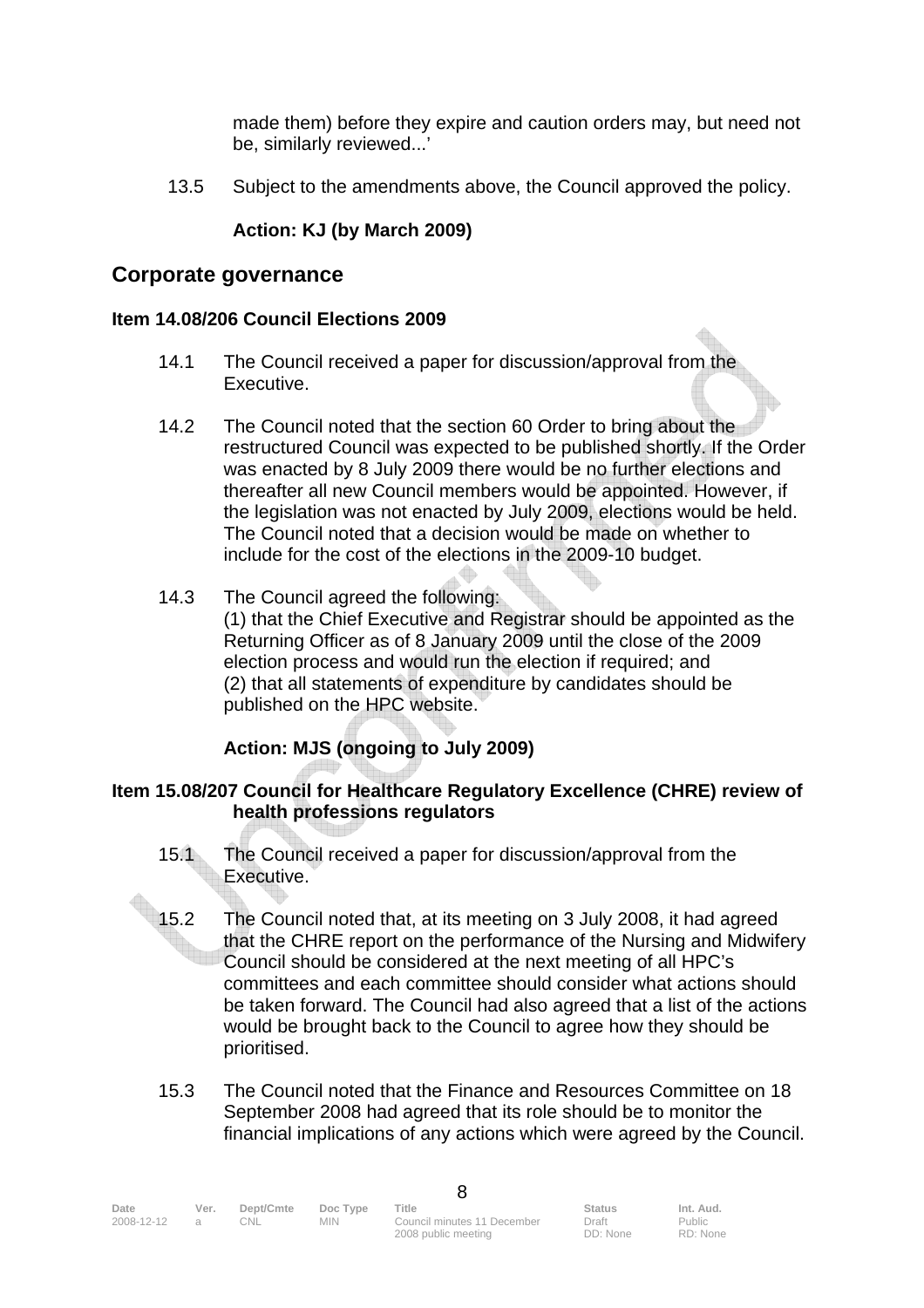- 15.4 The Council noted that the Audit Committee on 26 September 2008 had agreed that its role was to ensure that HPC's processes were robust and to audit them in due course and it was not appropriate for it to make any recommendations for further action at this stage.
- 15.5 The Council noted that the Fitness to Practise Forum on 17 September 2008 had agreed that the Executive should take forward two recommendations from the CHRE report (systems for assessment, appraisal and reappointment of panel members; updating the register so that conditions of practice were attached to individual registrants' entries). The Fitness to Practise Forum had also agreed that the Executive should continue to gather and evaluate data on timescales of cases and present the data periodically to the Fitness to Practise committees.

#### **Item 16.08/208 Five year plan update**

- 16.1 The Council received a paper for discussion/approval from the Executive.
- 16.2 The Council noted that the Five Year Plan had been approved by the Finance and Resources Committee at its meeting on 17 November 2008. The Council noted the assumptions used in the plan. The Council noted that the dates given in the plan for regulation of additional professions were subject to change, as they were dependent on the progress of legislation.
- 16.3 The Council noted that the plan forecast that, in 2009/10, HPC would have a deficit of £30,000. The Council noted that it was expected that the budget for 2009/10 would include a modest surplus.
- 16.4 The Council noted that the cost per registrant was forecast to increase over the next five years. The Committee noted that the Executive believed this was due to the cost of grandparenting. However, further discussion would take place at the next Finance and Resources Committee.
- 16.5 The Council approved the Five Year Plan.

#### **Item 17.08/209 Reappointment of external auditor**

- 17.1 The Council received a paper for discussion/approval from the Executive.
- 17.2 The Council noted that the Audit Committee had recommended that Council reappoint Baker Tilly as the HPC's external auditors for another year.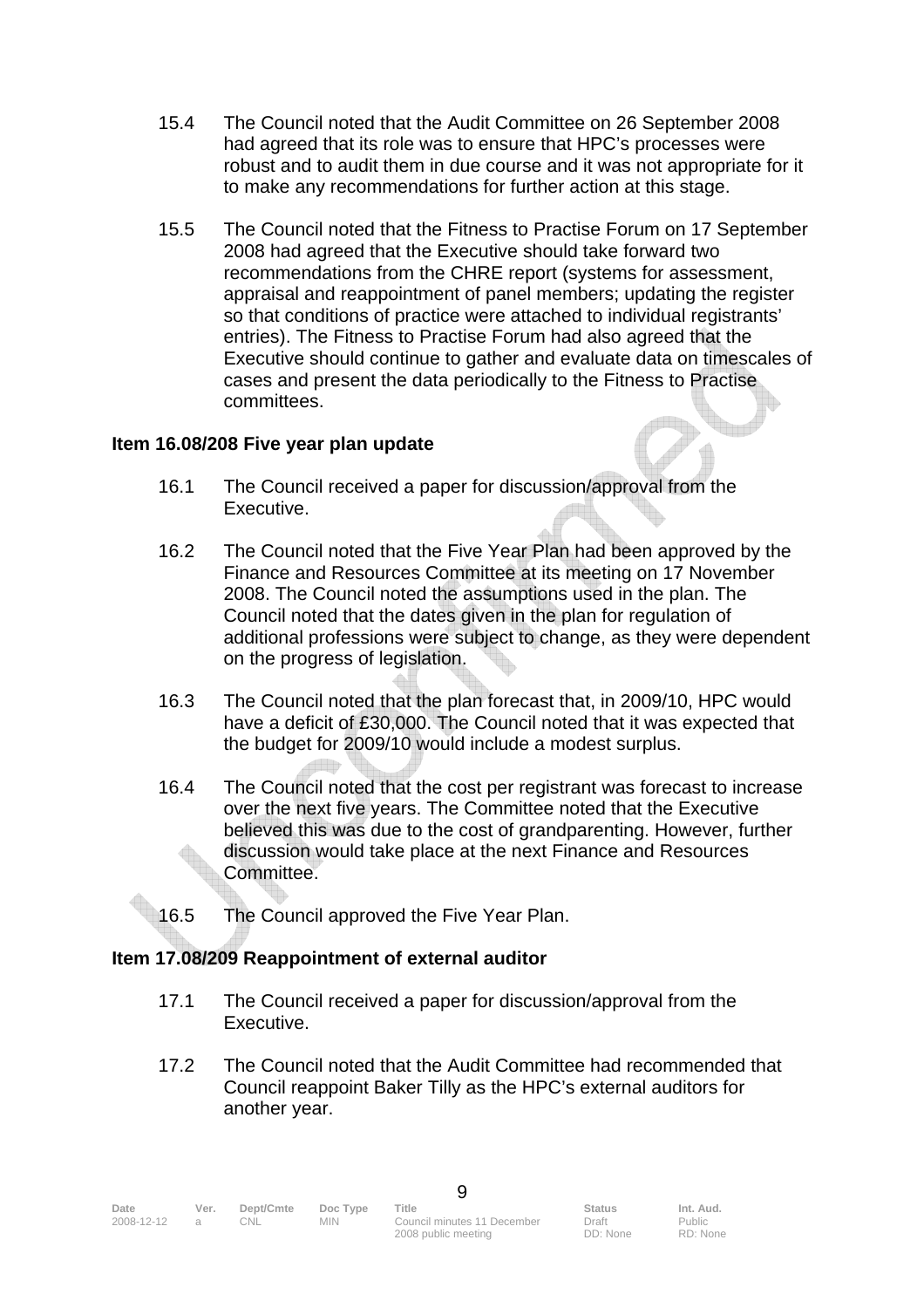17.3 The Council approved the reappointment of Baker Tilly, HPC's existing external auditors, for the financial year ending 2008-9.

#### **Item 18.08/210 Reappointment of internal auditor**

- 18.1 The Council received a paper for discussion/approval from the Executive.
- 18.2 The Council noted that the Audit Committee had recommended that Council reappoint PKF as the HPC's internal auditors for another year.
- 18.3 The Council approved the reappointment of PKF, HPC's existing internal auditors, for the financial year 2009-10.

#### **Item 19.08/211 Update on the Health Professions Council (Registration and Fees) (Amendment) Rules 2009**

- 19.1 The Council received a paper for discussion/approval from the Executive.
- 19.2 The Council noted that a paper on the proposed fee rules had been approved by the Council on 1 October 2008. The proposed rules had since been revised, in the light of comments by the Department of Health.
- 19.3 The Council agreed the Health Professions Council (Registration and Fees) (Amendment) Rules 2009.

### **Action: SR (December 2008)**

#### **Item 20.08/212 Annual report and accounts 2009**

- 20.1 The Council received a paper for discussion/approval from the Executive.
- 20.2 The Council noted that the exact content of the HPC's annual report was not specified in the Health Professions Order 2001. However, the Privy Council, the National Audit Office and Baker Tilly had advised that the minimum requirements in the Government Financial Reporting Manual would be sufficient to meet HPC's obligations under the Order.
	- 20.3 The Council agreed that:
		- (1) the annual report should be prepared as a word document which would meet the minimum reporting requirements set out in the Government Financial Reporting Manual;

#### **Action: Finance/Secretariat/Communications (ongoing to July 2009)**

| Date       | Ver.           | Dept/Cmte | Doc Type | Title                       | <b>Status</b> | Int. Aud. |  |
|------------|----------------|-----------|----------|-----------------------------|---------------|-----------|--|
| 2008-12-12 | $\overline{a}$ | CNL.      | MIN.     | Council minutes 11 December | Draft         | Public    |  |
|            |                |           |          | 2008 public meeting         | DD: None      | RD: None  |  |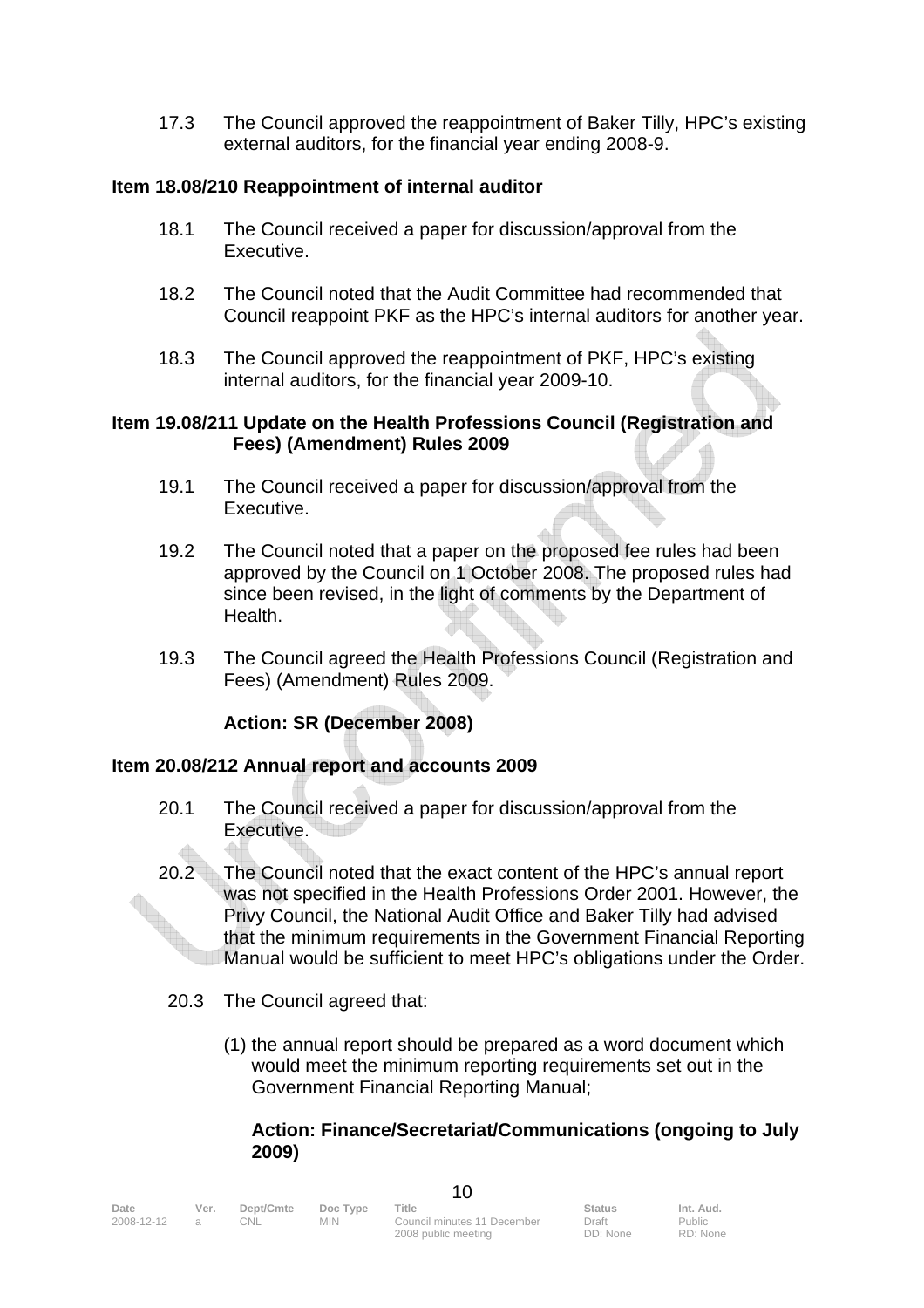(2) that an additional document should be produced, which would describe the activities of HPC in terms which would be more accessible to a broad range of stakeholders (including registrants, Parliamentarians, employers and the public).

#### **Action: Communications (ongoing)**

#### **Item 21.08/213 Risk register update**

- 21.1 The Council received a paper for discussion/approval from the Executive.
- 21.2 The Council noted that the Audit Committee on 10 December 2008 had agreed that the risk register should be amended to show the significance and probability of risks both before and after mitigation. The Committee had also agreed that the risk associated with restructuring of the Council should be articulated in the risk register.
- 21.3 The Council noted that some members felt that recommendations from committees should be presented by the chairman of the relevant committee. The Council agreed that this should be considered at a future meeting.
- 21.4 The Council approved the risk register.

#### **Item 22.08/214 Audit Committee appointment process**

- 22.1 The Council received a paper for discussion/approval from the Executive.
- 22.2 The Committee noted that, at its meeting on 6 December 2005, the Council had agreed the process for appointment of members to the Audit Committee. On 26 September 2008, the Audit Committee had conducted the annual review of its effectiveness, using the selfassessment checklist for audit committees prepared by the National Audit Office. The checklist suggest requirements should be set down for areas of collective understanding among the members of the Committee, including accounting, risk management, audit, technical or specialist issues pertinent to the organisation's business, experience of managing similar sized organisations, understanding of the wider environments in which the organisation operated and detailed understanding of the government environment and accountability structures. The Committee had agreed that it should not be necessary for all members to have knowledge of all of these areas.
	- 22.3 The Council noted that the process stated that the Audit Committee would comprise Council members, but did not state the number of

| Date       | Ver. | Dept/Cmte | Doc Type | Title                       | <b>Status</b> | Int. Aud. |  |
|------------|------|-----------|----------|-----------------------------|---------------|-----------|--|
| 2008-12-12 |      | CNL.      | MIN.     | Council minutes 11 December | Draft         | Public    |  |
|            |      |           |          | 2008 public meeting         | DD: None      | RD: None  |  |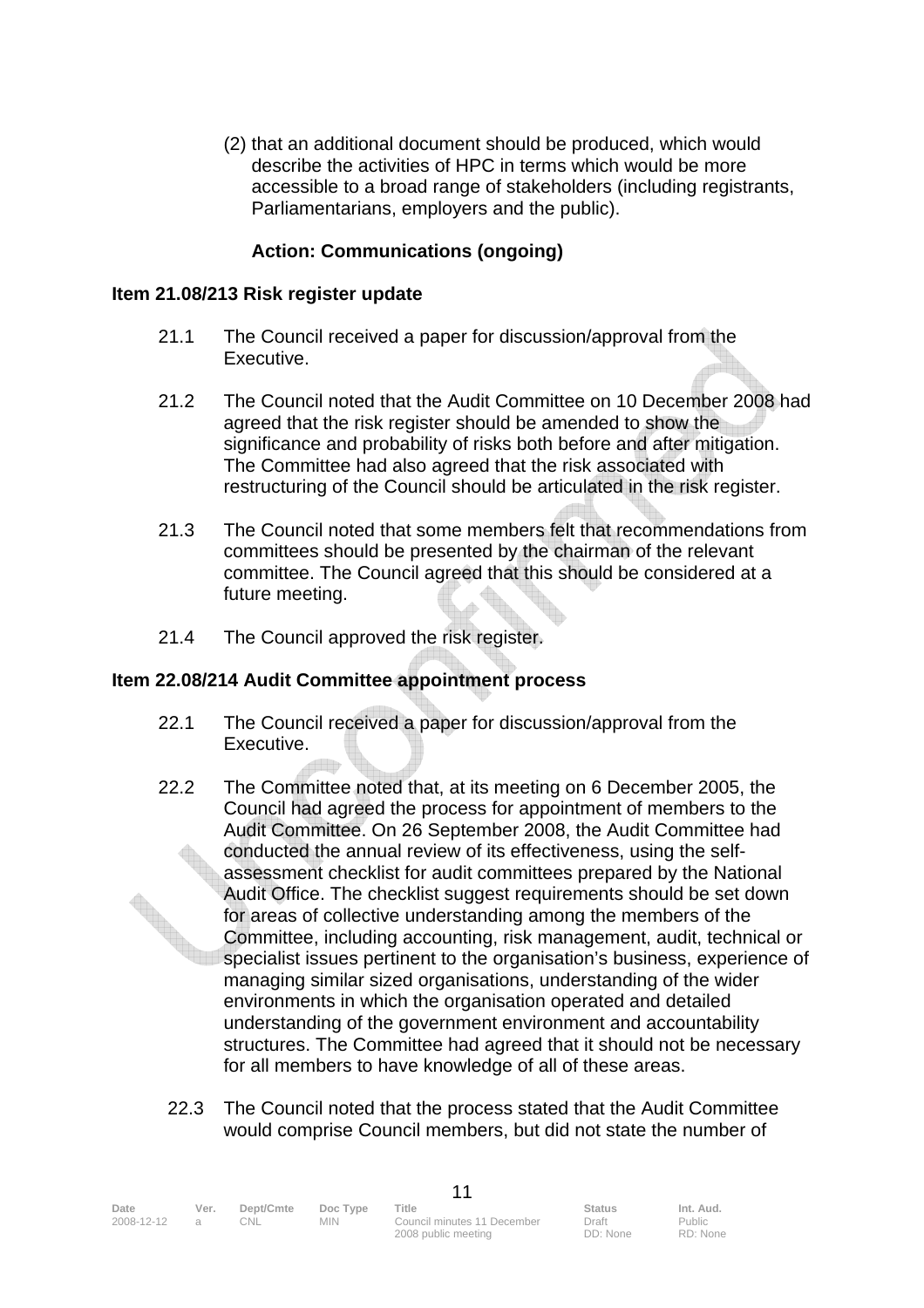members on the committee. The Council noted that this was set out in the standing orders and would be added to the process.

 22.4 Subject to the amendment at paragraph 22.3, the Council agreed that the process for appointment of members to the Audit Committee should be amended, to require Council members to state their knowledge of the subjects mentioned at paragraph 22.2. The Council also agreed that the process should apply to any appointments to the Audit Committee made after 1 January 2009.

### **Action: President (ongoing from 1 January 2009)**

#### **Item 23.08/215 Declaration of interests policy**

- 23.1 The Council received a paper for discussion/approval from the Executive.
- 23.2 The Council noted that the paper recommended that, in order to ensure best practice in governance, it was proposed from 1 January 2009 that all committee and Council agendas would include an item for members to declare their interests (pecuniary or otherwise) in any item under discussion at that meeting.
- 23.3 The Council:
	- (1) agreed that, from 1 January 2009, all committee and Council agendas would include a standard item on declaration of interests;
	- (2) approved the changes to the Council's standing orders as set out in the paper;
	- (3) approved the changes to the Council Member Code of Conduct as set out in the paper.

#### **Action: All Council and committee members (ongoing from 1 January 2009)**

#### **Item 24.08/216 Council representatives on external bodies**

- 24.1 The Council received a paper for discussion/approval from the Executive.
	- 24.2 The Council agreed that Mr Alan Mount should be HPC's representative on the Advisory Board of Higher Education Academy Learning and Teaching in Health (HEALTH).

#### **Action: Mr Mount (ongoing)**

#### **Item 25.08/217 Council membership**

 25.1 The Council received a paper for discussion/approval from the Executive.

| Date       | Ver. | Dept/Cmte | Doc Type | Title                       | <b>Status</b> | Int. Aud. |
|------------|------|-----------|----------|-----------------------------|---------------|-----------|
| 2008-12-12 |      | 0NL       | MIN -    | Council minutes 11 December | Draft         | Public    |
|            |      |           |          | 2008 public meeting         | DD: None      | RD: None  |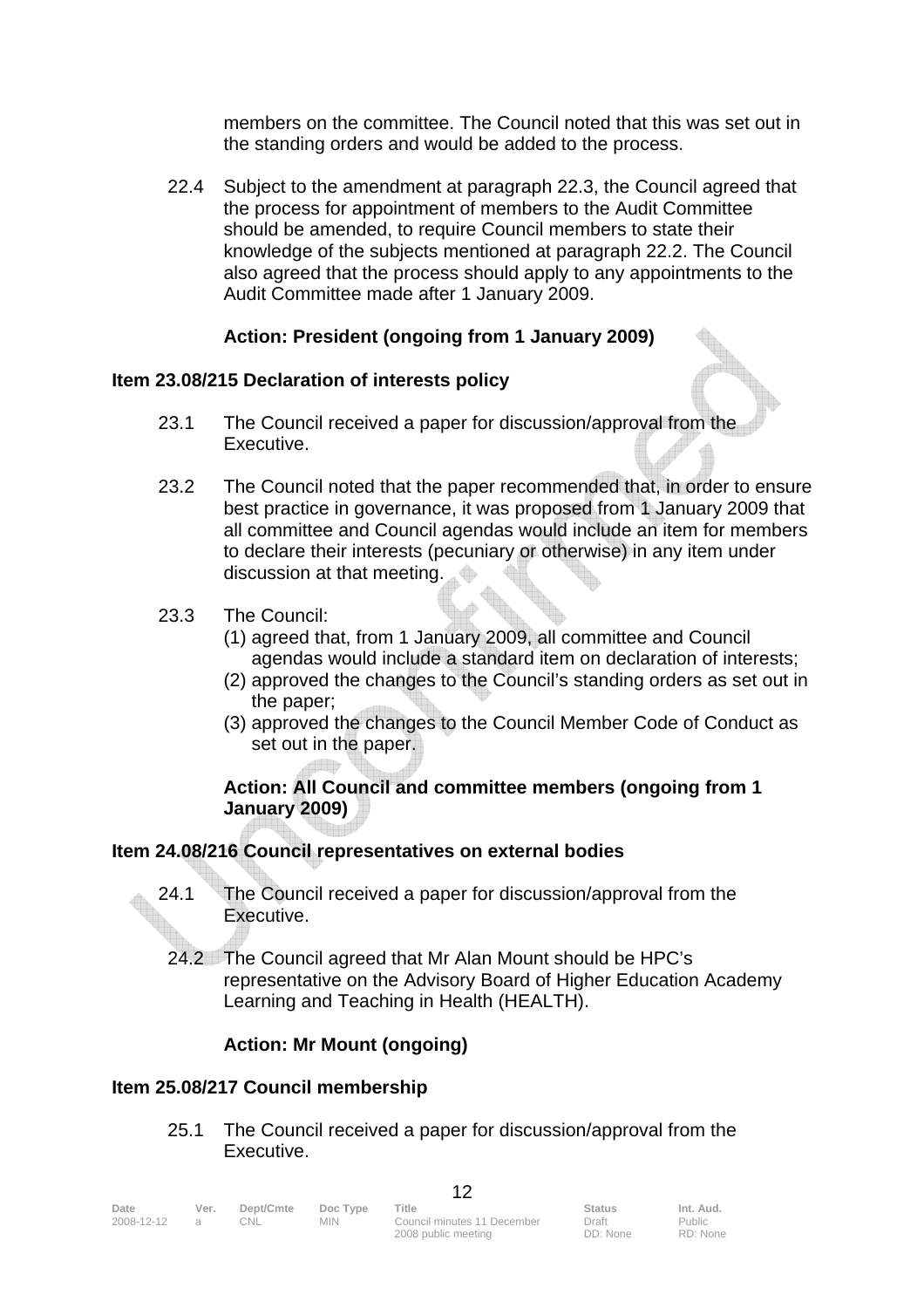- 25.2 The Council noted that three vacancies on the Council had arisen due to the death of Ms Patey and the resignations of Miss Ellis and Professor Hazell, which had been discussed at item 1.
- 25.3 The Council noted that it was expected that Council and committee meetings would still be quorate notwithstanding the vacancies on the Council.
- 25.4 The Council agreed that, given the uncertainty regarding the timetable for implementation of the restructured Council, the vacancies on the Council should be carried for the time being. The situation would be reconsidered in spring 2009 if there had been no progress regarding the proposed governance changes and the timetable was still uncertain.

#### **Action: Secretary to Council (ongoing)**

#### **Item 26.08/218 Committee membership**

- 26.1 The Council received a paper for discussion/approval from the Executive.
- 26.2 The Council agreed to make the following appointments: (1) Mrs Barbara Stuart – appointed to the Investigating Committee (2) Mr Jeff Seneviratne – appointed to the Audit Committee

### **Action: Secretariat (by 31 December 2008)**

#### **Item 27.08/219 Nomination of Vice-Chairman of Audit Committee**

- 27.1 The Council received a paper for discussion/approval from the Executive.
- 27.2 The Council noted that, at its meeting on 10 December 2008, the Audit Committee had agreed to nominate Professor Graham Smith as its Vice-Chairman.
- 27.3 The Council agreed that Professor Smith should be appointed as Vice- Chairman of the Audit Committee.

#### **Item 28.08/220 Dates of Council meetings 2009-10**

- 28.1 The Council received a paper for discussion/approval from the Executive.
- 28.2 The Council approved the dates for Council meetings in 2009-10. The dates are listed at item 42.

| Date       | Ver.          | Dept/Cmte | Doc Type | Title                       | <b>Status</b> | Int. Aud. |  |
|------------|---------------|-----------|----------|-----------------------------|---------------|-----------|--|
| 2008-12-12 | $\mathcal{A}$ | CNL.      | MIN.     | Council minutes 11 December | Draft         | Public    |  |
|            |               |           |          | 2008 public meeting         | DD: None      | RD: None  |  |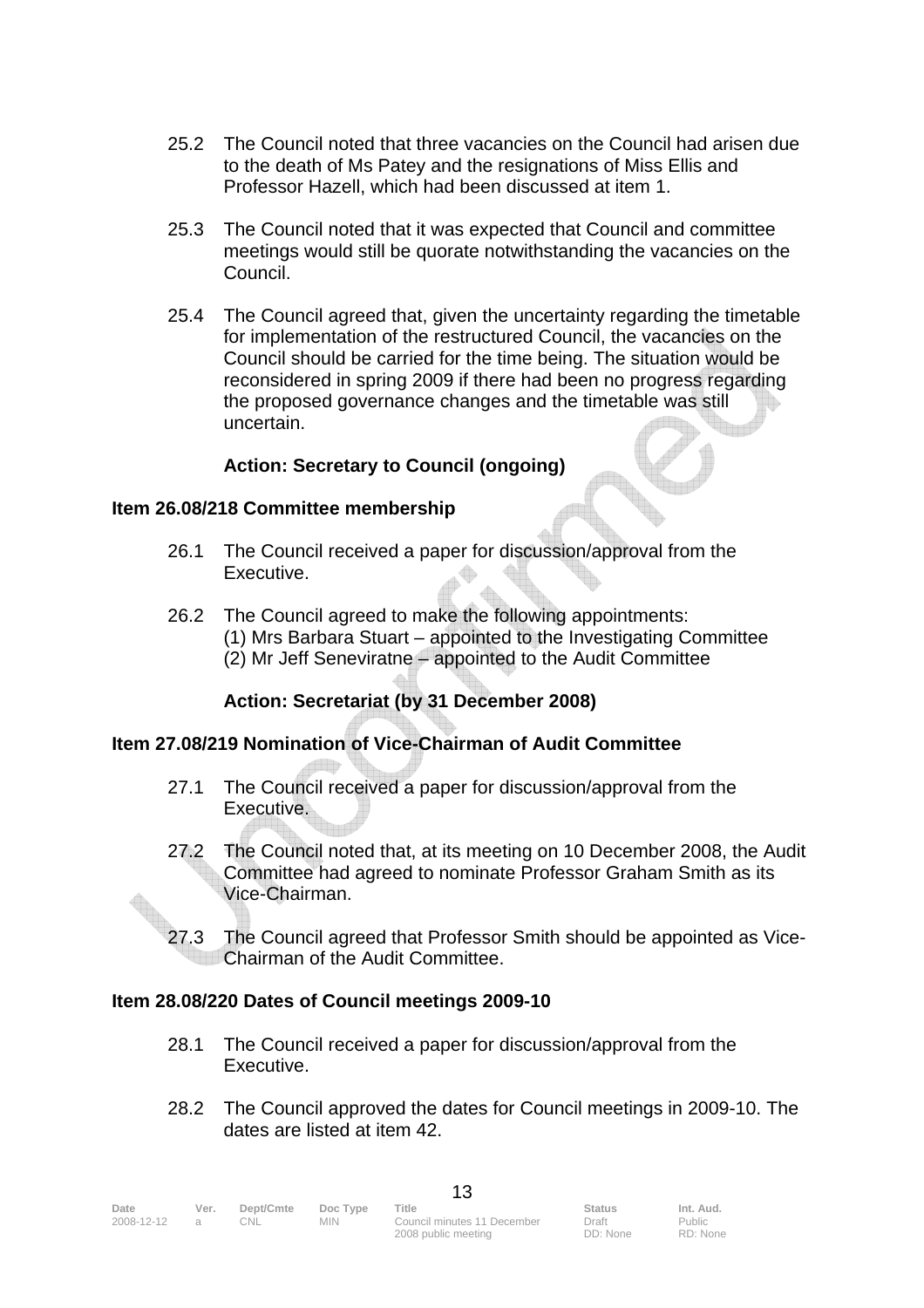#### **Item 29.08/221 Process for cancelling meetings**

- 29.1 The Council received a paper for discussion/approval from the Executive.
- 29.2 The Council approved the process for the cancellation of Council and committee meetings.

#### **Item 30.08/222 Minutes of the Finance and Resources Committee held on 18 September 2008**

 30.1 The Council received the minutes of the Finance and Resources Committee meeting held on 18 September 2008.

#### **Item 31.08/223 Minutes of the Audit Committee held on 26 September 2008**

 31.1 The Council received the minutes of the Audit Committee meeting held on 26 September 2008.

The Council noted the following papers:

**Item 32.08/224 Regulation of new professions by HPC (application from the Society and College of Radiographers for the regulation of sonographers)** 

**Item 33.08/225 Corporate social responsibility paper** 

**Item 34.08/226 Directive on the application of patients' rights in cross-border healthcare** 

**Item 35.08/227 Reports from council representatives at external meetings** 

**Item 36.08/228 Dates of Chairs' Liaison Group meetings 2009/10** 

**Item 37.08/229 Dates of committee meetings 2009/10** 

**Item 38.08/230 Minutes of the Fitness to Practise Forum held on 17 September 2008** 

**Item 39.08/231 Minutes of the Education and Training Committee held on 25 September 2008** 

**Item 40.08/232 Minutes of the Communication Committee held on 16 October 2008** 

#### **Item 41.08/233 Any other business**

41.1 There was no other business.